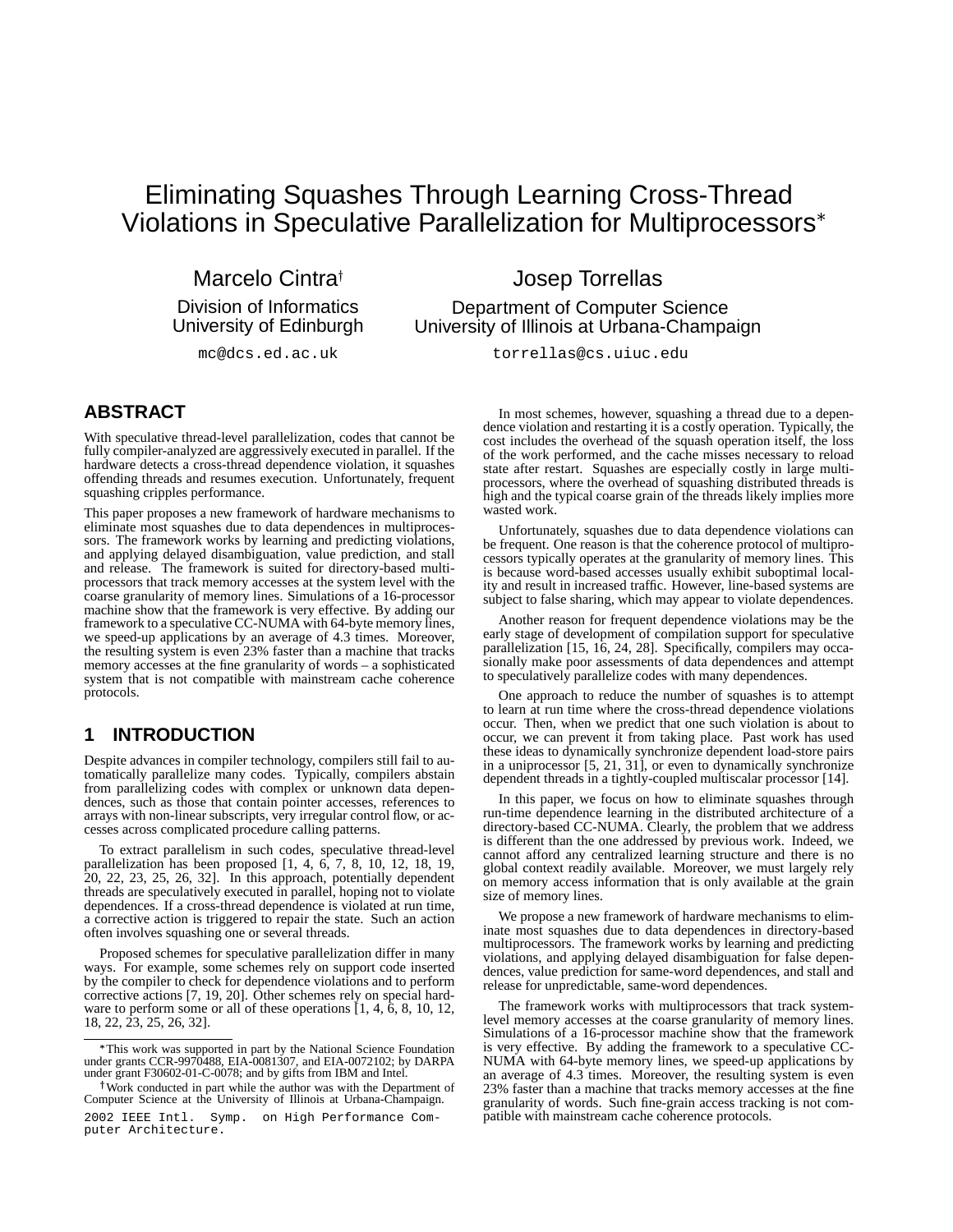This paper is organized as follows: Section 2 discusses background concepts; Section 3 presents the proposed framework; Section 4 outlines its implementation; Section 5 discusses the evaluation methodology; Section 6 evaluates the framework; Section 7 discusses related work; and Section 8 concludes the paper.

# **2 SPECULATIVE PARALLELIZATION**

### **2.1 Basic Concepts**

Speculative thread-level parallelization consists of extracting threads from sequential code and running them in parallel, hoping not to violate sequential semantics. Threads in a speculative system are typically classified into a single *non-speculative* thread and a set of *speculative* ones that can generate unsafe state. In speculative threads, stores generate speculative versions of variables, and loads that do not find a local version must get the most up-todate one from a predecessor thread or memory. In such a system, a thread *commits* when it has finished its execution and is nonspeculative. In the speculation protocol that we use in this paper, when a thread commits, it writes-back to main memory all the dirty lines in its cache [4]. Furthermore, a speculative thread becomes non-speculative only when all its predecessors have committed.

As execution proceeds, the system tracks memory accesses to identify any cross-thread data dependence violation. If one is found, the offending thread is *squashed*. Typically, to simplify the protocol, its successor threads are also squashed. Thread squash is a very costly operation. The cost is three-fold: overhead of the squash operation itself, loss of the work already performed by the offending thread and successors, and cache misses in the offending thread and successors needed to reload state after restarting. The latter overhead appears because, as part of the squash operation, the speculative state in the cache is invalidated. Figure 3a shows an example of a RAW violation across threads *i* and *i+j+1*. The consumer thread and its successors are squashed.

### **2.2 General Architectural Model**

A few designs have been proposed to support speculative threadlevel parallelization in directory-based architectures [4, 18, 23, 32]. In the discussion of our framework, we assume a model where a Speculation Module is added to the directory controller of the CC-NUMA machine (e.g., as in [4]). The module keeps track of the mapping of threads to processors and their ordering.

The speculation module is also responsible for detecting any data dependence violation. It does so by recording what data has been speculatively accessed by what thread with an exposed load or a store. An exposed load is a load to a location by a thread before the same thread has updated the location. If a violation is detected, the module squashes all the necessary threads [4].

### **2.3 Granularity of Access Tracking**

Speculation protocols can be classified depending on whether they track speculative accesses with word or line granularity. Per-word protocols only need to squash threads in cross-thread RAW violations on the same word. However, they require costly per-word state support in caches, network messaging, and directory modules. They also tend to generate higher traffic.

Per-line protocols are more cost-conscious and are compatible with mainstream cache coherence protocols. However, they cannot disambiguate accesses at word level. Furthermore, they cannot combine different versions of a given line that have been updated in different words. Consequently, cross-thread RAW and WAW violations, on both the same and different words of a line, cause squashes.

A per-line protocol with per-word extensions in the cache hi-

erarchy is a compromise that effectively reduces squashing to the case of RAW violations on same or different words of a line. Each cache line is augmented with one *Store*, one *exposed Load*, and one *Valid* bit per word. The first bit indicates that the local thread has updated the word. The second bit, that the local thread has issued an exposed load to it. The Valid bits indicate which words of the line are valid and allow for invalidation of individual words. Line write-backs to memory piggy-back the Store bits of the line, so that the directory controller can successfully combine different versions of the line. Hence, all cross-thread WAW dependences are supported without causing squashes. Still, the directory state is kept per line. In this paper, we use this protocol as our baseline.

In all the protocols considered in this paper, we disable support for the forwarding of uncommitted dirty data between caches. We do this to simplify the implementation of the protocols. As a result, the violations described above include both out-of-order dependent accesses and in-order dependent accesses that need forwarding of uncommitted dirty data.

# **3 PROPOSED FRAMEWORK**

Squashes due to cross-thread data dependence violations can cause major overheads under speculative parallelization in multiprocessors. One possible way to remove many such squashes is through learning where violations occur, predicting them, and then preventing them from taking place. The motivation for this general approach is that some form of learning, prediction, and synchronization of data dependences have been successfully used in uniprocessors and tightly-coupled chip multiprocessors [1, 5, 11, 13, 14, 21, 29, 30, 31].

In our work, we target directory-based CC-NUMA architectures. These architectures have distributed processors, caches, and directories, which require different solutions. In particular, we exploit the fact that, as indicated in Section 2.2, some speculative CC-NUMA designs have a speculation module in the directory controller (module 1 in Figure 1). Such a module can see all the accesses that are involved in dependence violations [4]. Consequently, we can build support for learning, predicting, and eliminating violations around that module.

In this section, we present a novel framework that uses these ideas. We first present an overview of the mechanisms (Section 3.1) and learning heuristics (Section 3.2) used. We then describe each mechanism in detail (Section 3.3) and some possible extensions (Section 3.4).

### **3.1 Overview of the Mechanisms**

In conventional speculative systems, when the speculation module at the directory controller observes the two accesses involved in a RAW violation, it triggers a squash. In our framework, we try to eliminate such a squash with four mechanisms.

First, some squashes are unnecessary because there is no true data transfer between the threads involved: there is only false sharing. Since our baseline speculation protocol tracks accesses at the granularity of lines at the directory, false sharing causes squashes. To eliminate these squashes, we optimistically let the consumer thread proceed. However, before we allow the thread to commit, we use the per-word access bits in its cache hierarchy to check whether or not it was false sharing. We call this mechanism *Delay&Disambiguate*.

Secondly, even when there is true data transfer between threads, a squash can be avoided with effective use of value prediction. Specifically, we predict the value that the producer will produce, speculatively provide it to the consumer, and let the latter proceed. Before we allow the consumer to commit, we check whether or not the value used was correct. We call this mechanism *ValuePredict*.

In cases where value prediction fails, we can avoid the squash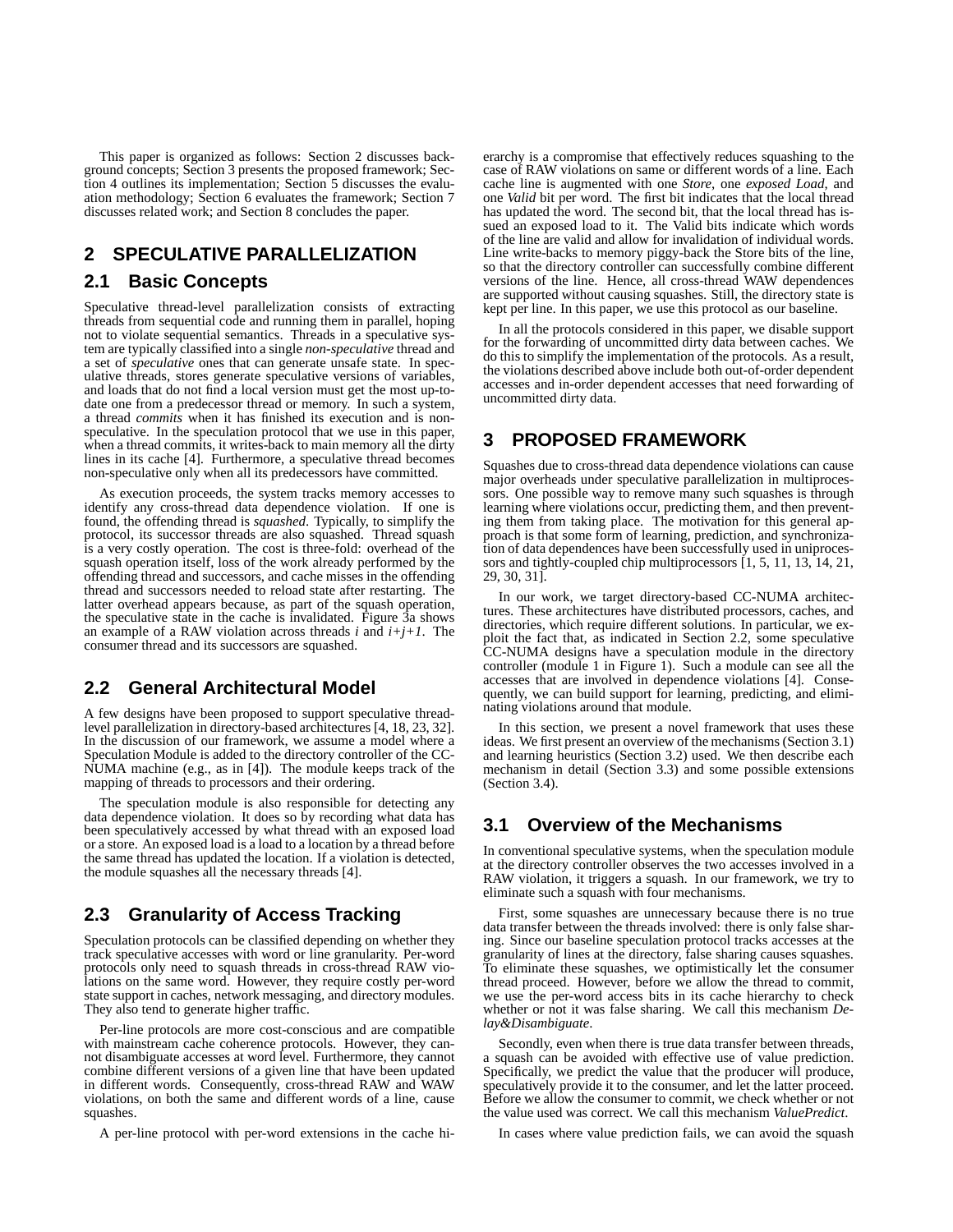

Figure 1: Model of speculative CC-NUMA used in this paper. The shaded areas are support that has been proposed elsewhere. The black areas are our proposed additions.

by stalling the consumer thread until the producer has produced the value. At that point, the consumer reads the produced value and can resume. This case has two possible mechanisms. An aggressive approach is to release the consumer thread as soon as the first producer thread commits. In this case, if an intervening thread between the first producer and the consumer later writes the line, the consumer will be squashed. We call this mechanism *Stall&Release*. A more conservative approach is not to release the consumer thread until it becomes non-speculative. In this case, the presence of multiple predecessor writers will not squash the consumer. We call this mechanism *Stall&Wait*.

# **3.2 Learning and Prediction Heuristics**

To learn and predict what memory accesses cause violations, we use the line address requested by the access. Specifically, we add an extension to each speculation module called the *Violation Prediction Table (VPT)* (module 3 in Figure 1). The VPT dynamically keeps the address and other information for the lines that have been involved in potential or actual violations in the past. When the VPT observes an access to one such line, it triggers one of our four mechanisms.

To decide what mechanism to use for a particular line, the VPT uses the finite state machine of Figure 2. Initially, a line accessed speculatively is in the Plain Speculative state in the VPT, and the VPT takes no action. When the line appears to be involved in a potential violation, the VPT transitions to the Delay&Disambiguate state for the line (transition 1 in Figure 2). This engages the mechanism for handling false dependences. Note that, by default, we predict that the dependence will turn out to be false. We make the assumption that, in line-based protocols, false dependences are more likely than same-word dependences.

If the dependence turns out to be a same-word dependence, a squash is triggered and the VPT transitions to the ValuePredict state for the line (transition 2 in Figure 2). This engages the mechanism for value prediction. If further same-word violations occur in the line, the VPT transitions to the Stall&Release state for the line (transition 3 in Figure 2). This engages the mechanism for consumer stall and restart as soon as the first producer commits.



Figure 2: Finite state machine followed by the VPT for individual memory lines. Plain Speculative is the initial state.

Finally, if further violations occur in the line, the VPT transitions to the Stall&Wait state (transition 4 in Figure 2). This engages the mechanism for consumer stall and restart only when it becomes non-speculative. Any of these states can directly age back to the Plain Speculative state (dashed transitions in Figure 2).

### **3.3 Mechanisms Used**

### **3.3.1 Delay&Disambiguate: False Dependences**

For lines under the Delay&Disambiguate state, potential violations detected by the speculation module at the directory controller are assumed to be false. No squash is generated. Instead, the per-line speculation protocol operates mostly unaltered. Later, before the consumer thread is allowed to commit, access information from the producer and consumer threads are compared to perform wordaddress disambiguation.

Figures 3b and 3c show how a RAW violation is handled in this case. If the disambiguation shows the dependence to be false (Figure 3b), the consumer thread only sees a small overhead while the disambiguation is performed. However, if the dependence turns out to be for the same word (Figure 3c), the consumer thread and successors are squashed and restarted.

Implementing the Delay&Disambiguate mechanism requires the following: identifying potential violations that are likely to be false, remembering delayed unresolved violations, performing the delayed disambiguation, squashing threads when violations are confirmed, and learning which lines are involved in same-word violations.

This mechanism is triggered when the speculation module detects the second access of a RAW access pair to a line. At this point, the VPT checks if it has learned that the line has caused same-word dependences in the past. If it has not, the speculation module ignores the potential violation. At this point, the VPT transitions its state for the line to Delay&Disambiguate (Figure 2) and records the tag of the line involved and the ID of the consumer thread. The VPT also prepares a bit mask that will identify the words of the line that are actually written by predecessor threads. This mask is called the *Modified* mask, and is updated every time that a predecessor thread writes back the line to main memory at commit time. Recall that write-backs include bits that identify which words were written (Section 2.3).

When the consumer thread is about to become non-speculative, the Modified mask contains the record of the modifications by all the predecessor threads since the time of the potential violation. The VPT then sends the Modified mask to a new module associated with the cache hierarchy of the consumer node, along with a request for late disambiguation. Such a module is called the *Late Disambiguation Engine (LDE)* (module 4 in Figure 1). Before the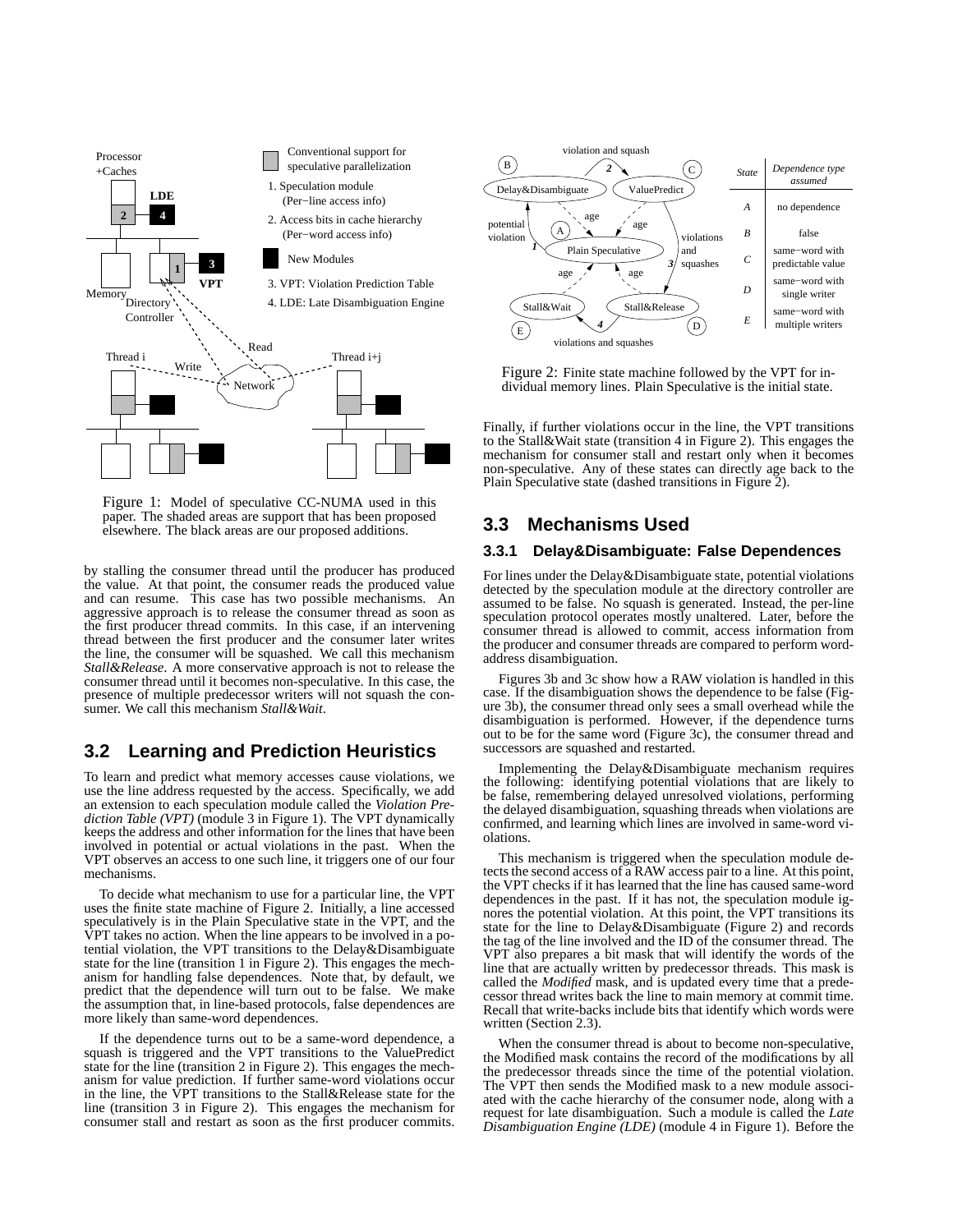

Figure 3: RAW violation with a squash (a); a successful delayed disambiguation (false RAW) or value prediction (b); a failed delayed disambiguation (same-word RAW) or value prediction (c); a stall with early release (d); and a stall with no early release (e).

consumer is allowed to commit, the LDE compares the Modified mask against the per-word Load and Store access bits of the corresponding line in the cache hierarchy of the consumer node (module 2 in Figure 1).

If there is an intersection between the Load bits and the mask, a same-word violation occurred and the thread is squashed. The VPT then transitions its state for the line to ValuePredict (Figure 2), effectively learning that the line exhibits same-word dependences. If no intersection is detected, the state in the VPT is kept as Delay&Disambiguate. Furthermore, any words in the line that both have the Store bit clear and are marked in the Modified mask, have become stale. Therefore, they are invalidated from the consumer cache hierarchy.

The effectiveness of Delay&Disambiguate is related to the fraction of delayed disambiguations that do not cause late squashes. We define such a fraction as the *selectivity* of the mechanism. Higher selectivity is better.

### **3.3.2 ValuePredict: Predicting Consumed Values**

For lines under the ValuePredict state, the VPT provides a predicted value to the consumer thread on demand. The VPT remembers this value, which is finally compared with the correct value in the system when the consumer thread becomes non-speculative. If the prediction was correct the thread continues (Figure 3b). Otherwise, the thread and its successors are squashed (Figure 3c).

This mechanism requires: learning when to apply value prediction, predicting a value based on past observed values, comparing predicted consumed values with the actual values, and squashing threads if necessary.

When Delay&Disambiguate identifies a same-word violation, a squash is triggered and the VPT transitions immediately to ValuePredict for the line. Alternatively, we could wait and observe the predictability of the values before attempting value prediction. The choice here depends on the history depth required by the prediction mechanism. In this paper, we only investigate an *approximate last-value* prediction, which allows for immediate transition.

We design the mechanism as follows. When a thread attempts to consume data from a line marked ValuePredict in the VPT, the VPT provides a predicted value of the line. For simplicity, in our implementation the predicted value of the line is the last value writtenback to main memory. Consequently, the VPT provides the current version of the line in memory. This prediction technique has also been called *value reuse* or *silent store*. The VPT also records the line tag, the value of the line provided, and the ID of the consumer thread.

When the thread finally becomes non-speculative, the VPT compares the prediction it made to the final value of the line. Recall that, in our protocol, such a value is the one currently in memory (Section 2.1). For words whose values differ, the VPT sets the corresponding bit in the Modified mask described in Section 3.3.1. The VPT then sends the Modified mask to the LDE in the consumer node, which performs local late disambiguation as described in Section 3.3.1. The state of the line in the VPT remains in ValuePredict unless a squash is required and such a squash increases the squash count for the line over a certain threshold.

The effectiveness of the ValuePredict mechanism depends on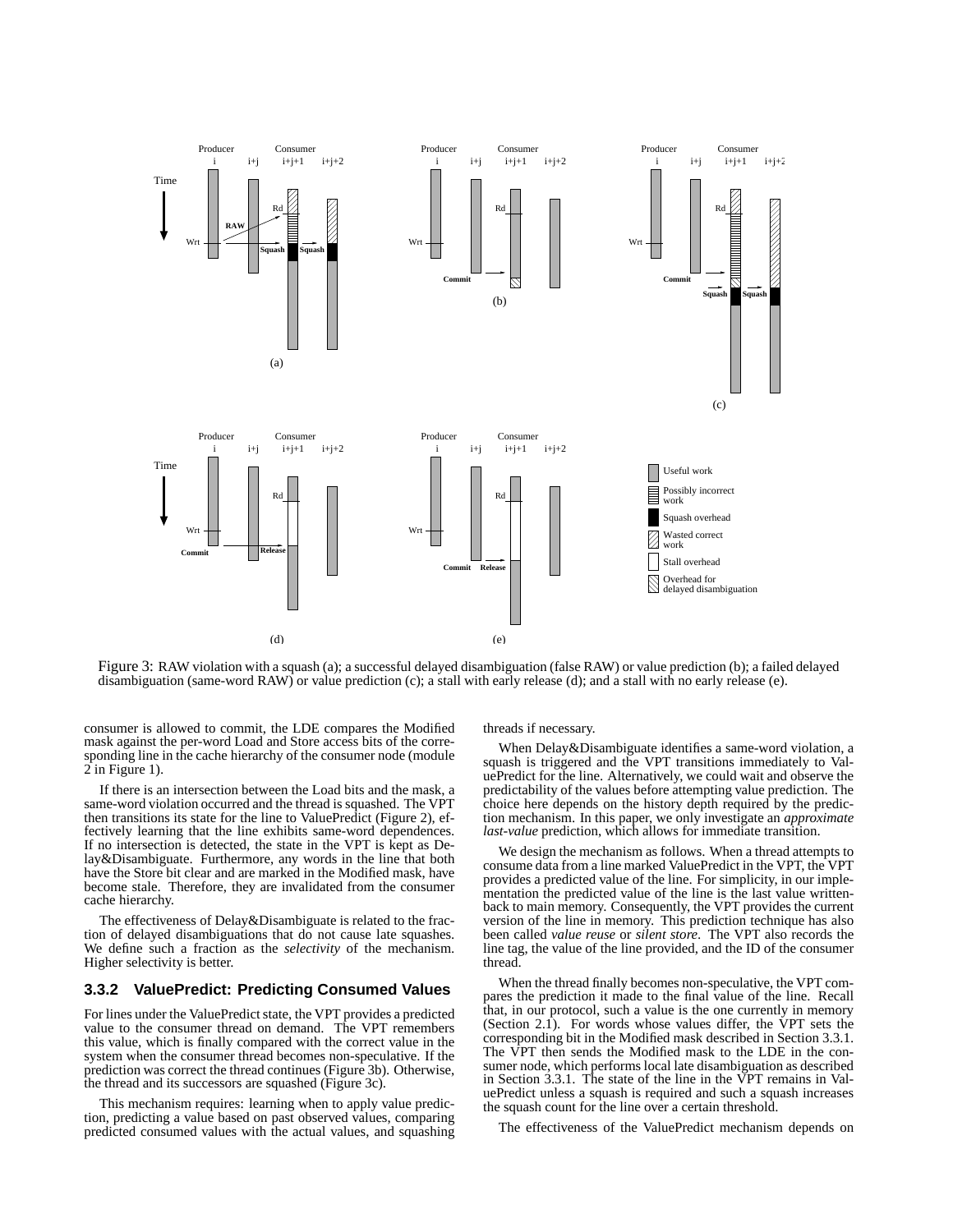the predictability of the values and on the accuracy of the predictor used.

### **3.3.3 Stall&Release: Waiting for the First Writer**

For lines under the Stall&Release state, the VPT stalls the consumer thread when it tries to load the line. Later, when the producer thread commits, the consumer thread finally gets the line and continues. Figure 3d shows how a potential RAW violation is handled under the Stall&Release mechanism.

This mechanism requires: identifying the lines that cause sameword violations where value prediction fails, stalling threads before they are allowed to consume unsafe data, and releasing threads when the data is considered safe.

Before transitioning to Stall&Release for a line, the VPT counts the number of squashes caused by the line under ValuePredict. When a threshold is exceeded, the VPT learns that violations cannot be successfully handled with value prediction. At that point, after the squash is complete, the VPT transitions the state of the line to Stall&Release (Figure 2) and issues cache invalidations for the line to all speculative threads. These invalidations are selective in that, in each cache, they only invalidate the words in the line that have no local modified version.

We can now see how the Stall&Release mechanism works. When a consumer thread issues an exposed read to one of the words in the line, the request misses in the cache and is propagated to the directory. Since the VPT knows that the line is in state Stall&Release, it buffers the request and does not reply. Therefore, the consumer thread will eventually stall when it runs out of instructions to execute.

The safe time to release a stalled thread is when it becomes nonspeculative. However, releasing it earlier may speed-up execution. The earliest time when a line can be forwarded and the consumer released is when the producer thread commits and writes back the modified line to memory. At this time, the line can be forwarded provided that no other predecessor of the stalled consumer thread has created a newer version of the line in its cache. If no such version exists, the VPT releases the buffered request and allows it to proceed, therefore effectively releasing the stalled thread. This is shown in Figure 3d, where the consumer thread is released as soon as the producer thread commits. However, if any predecessor of the released thread now writes to the line, a squash will occur.

The effectiveness of Stall&Release is measured in terms of coverage and selectivity. *Coverage* is the fraction of the squashes that are successfully avoided. *Selectivity* is the fraction of the stalls that actually eliminate squashes. Ideally, both should be high.

#### **3.3.4 Stall&Wait: Waiting for Multiple Writers**

For lines under the Stall&Wait state, the VPT also stalls the consumer thread when it tries to load the line. However, the VPT does not allow the thread to resume until the thread becomes nonspeculative. At that point, it is completely safe for the thread to resume. Figure 3e shows how a potential RAW violation is handled under the Stall&Wait mechanism.

For a given line, the VPT reaches Stall&Wait from Stall&Release. While in Stall&Release, the VPT counts the number of squashes caused by the line. Such squashes are nearly always due to premature early releases. Specifically, after the consumer has been released, other predecessor threads also write the line. If the number of such squashes reaches a certain threshold, the VPT transitions from Stall&Release to Stall&Wait for the line (Figure 2), effectively learning that the line has multiple writers.

We design the Stall&Wait mechanism like the Stall&Release one. The only difference is that the VPT keeps the consumer read buffered until the consumer thread becomes non-speculative.

# **3.4 Advanced Learning Heuristics**

### **3.4.1 Violation Predictors**

Our violation prediction heuristics are based on counting the number of violations caused by accesses to a particular memory line. Such a scheme is easy to implement in the memory subsystem of CC-NUMA multiprocessors, as it only requires monitoring in the directory controller the addresses of the accesses that cause violations.

Prediction of violations can instead be based on the addresses of the instructions causing the violations, as in [14]. However, this approach is a bit harder to implement in CC-NUMA multiprocessors as instruction addresses are not usually visible at the main memory system.

We have also experimented with more advanced prediction mechanisms based on history tables [17]. Such mechanisms can exploit correlation between related memory operations and thus predict violations better. However, our experiments showed little performance improvement. Due to the additional complexity of such predictors, we do not pursue them further.

#### **3.4.2 Value Predictors**

Our framework can accommodate more complex value predictors than the one investigated in this paper. Indeed, once a particular line has been identified as causing same-word violations, the VPT can keep a history of the actual values produced. This history can be updated every time that a thread commits and writes back to memory a new version of the line. Then, when the line is read, we can make a prediction based on this history.

Our experiments with a suite of floating-point applications (Section 5.1) show that values are either highly unpredictable or do not change because they are accessed by silent stores. For this reason, we do not pursue more complex value predictors. A more comprehensive investigation of value prediction under speculative parallelization for multiprocessors is beyond the scope of this paper.

# **4 IMPLEMENTATION**

In this section, we show an implementation of the VPT and LDE modules. As an example, we implement them on top of the CC-NUMA speculation protocol and the speculation module presented in [4]. That module was called *Global Memory Disambiguation Table* (GMDT). In the following, we first describe the GMDT (Section 4.1) and then the VPT and LDE (Sections 4.2 and 4.3). We also outline implementations under other speculative CC-NUMA configurations (Section 4.4).

## **4.1 Global Memory Disambiguation Table (GMDT)**

The GMDT tracks speculative accesses in a CC-NUMA somewhat like the directory tracks regular coherent accesses [4]. The GMDT is coupled with the directory and, like such, it is physically distributed across nodes based on data address ranges. We show the GMDT as module 1 in Figure 1.

More specifically, the GMDT records the subset of lines that receive speculative exposed loads or stores from currently-active speculative threads (and stores from the non-speculative thread). The GMDT also knows about the relative ordering of the threads. While lines read speculatively can be displaced from caches, the GMDT cannot forget any of the exposed reads that took place. Unlike in [4], the GMDT design that we use tracks speculative accesses at the granularity of *lines*, not words.

The GMDT in a node is organized as a set-associative SRAM table where rows are dynamically allocated per memory line upon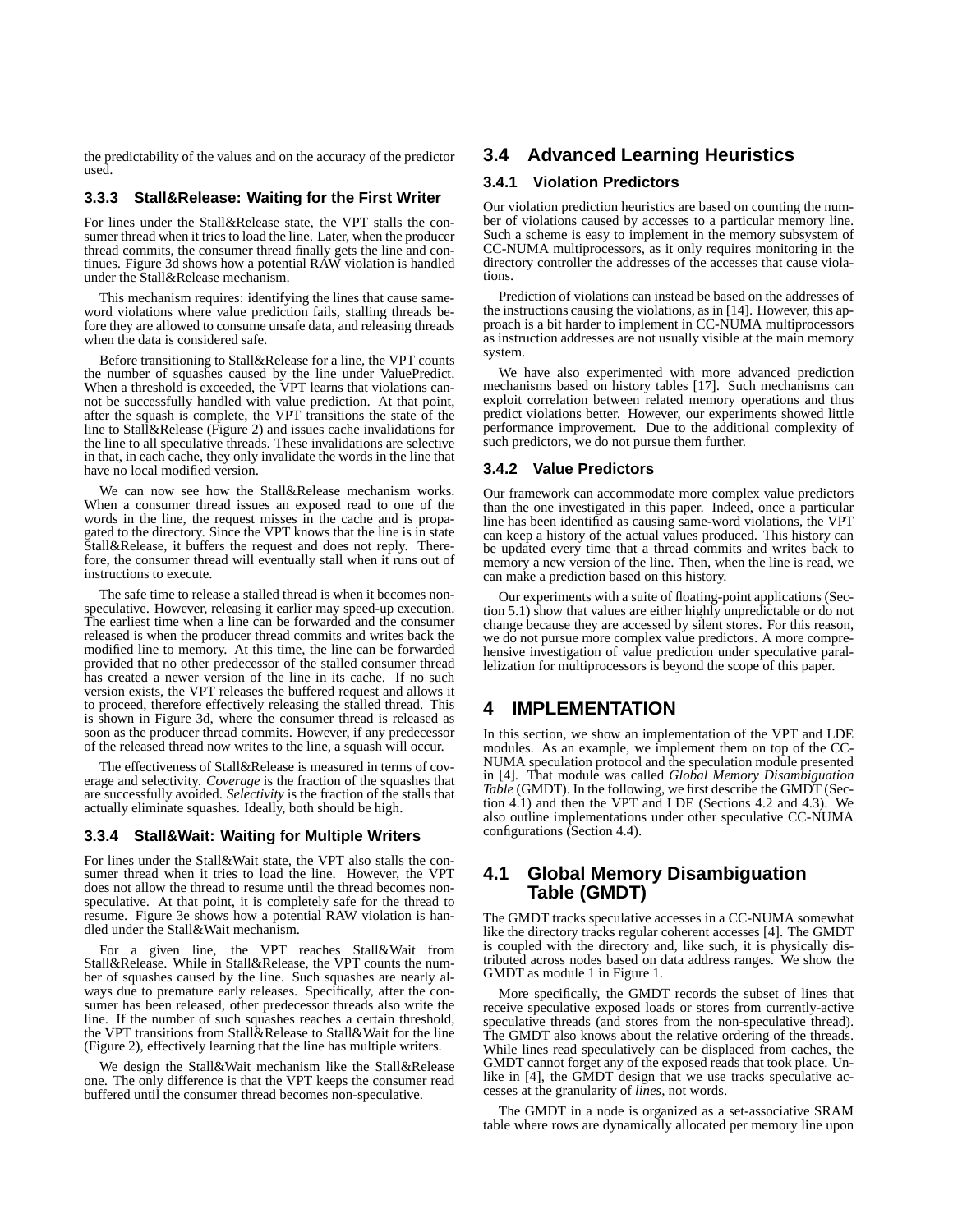a speculative access (or a write by the non-speculative thread) [4]. This SRAM table is allowed to overflow into memory. Each row corresponds to a line (Figure 4). It contains a line address tag, a Valid bit, and a pair of Load and Store bits for the non-speculative thread and for each of the speculative threads that can be active at a time. The Load and Store bits indicate whether individual threads have issued an exposed load or a store, respectively, to the line. When a thread commits, all its cached dirty lines are written back to memory, and its GMDT bits are cleared and reassigned to another thread. If all Load and Store bits for an entire row become zero, the entry is deallocated.



Figure 4: Hardware structures for speculation (GMDT) and for learning (VPT, VPT Pending Transactions Buffer, and VPT Registers).

### **4.2 Violation Prediction Table (VPT)**

The VPT is a table that keeps dynamic information on the memory lines that have recently been involved in potential or actual violations. The main VPT structure is an extension to every row of the GMDT (Figure 4). A VPT entry is allocated when its associated GMDT entry is allocated (Section 4.1). Initially, the VPT entry simply records that the line is in the Plain Speculative state of Figure 2. However, as potential or actual violations on the line occur, the VPT entry changes state as shown in Figure 2. The corresponding GMDT and VPT entries are routinely looked up when the directory controller receives a transaction that involves the line. Depending on the state of the VPT entry, the VPT triggers the actions discussed in Section 3.3. Finally, the associated GMDT and VPT entries are deallocated together, only when neither entry has any useful information. For the VPT entry, this occurs when the information about the involvement of the line in violations has aged out and the line is back in Plain Speculative state.

As shown in Figure 4, each row of the main VPT structure contains a *Valid* bit, 3 *State* bits that encode which state of Figure 2 the VPT entry is in, a *Squash* counter, and a *SavedSquash* bit. The last two will be described later. Overall, if we use 3 bits for the counter, a VPT row takes only 1 byte. We set the number of rows in the pernode GMDT and VPT to be 2048. Such a number was shown to be enough in [4], mostly because the compiler carefully marks the data that is accessed speculatively. As a result, the per-node VPT takes 2 Kbytes.

The VPT has two helper structures, namely the *VPT Registers* and the *VPT Pending Transactions Buffer* (Figure 4). The former contain three settable values called *ThrsStallR*, *ThrsStallW*, and *AgePeriod*. They affect state transitions for VPT entries. We will discuss them later.

The VPT Pending Transactions Buffer allocates one entry for each exposed load in progress to a line that is in the VPT in state other than Plain Speculative. The entry contains temporary state for the transaction and is deallocated as soon as the transaction completes. Each entry effectively corresponds to one potential violation that has not yet been resolved. The buffer is implemented as a small SRAM table. When the buffer is full, accesses that can potentially cause violations cannot allocate entries and, therefore, are allowed to proceed unhindered. Fortunately, our experiments show that, at any time, only a few accesses that can potentially cause violations overlap with each other (Section 6).

In the following, we show how VPT entries change state, how Pending Transactions Buffer entries are allocated and deallocated, and how VPT entries age.

### **4.2.1 Changing State of VPT Entries**

When a VPT entry is initially allocated, its State bits are set for the Plain Speculative state. As potential or actual violations on the line occur, possibly followed by squashes, the State bits in the entry change to follow the state diagram of Figure 2. At each state, the VPT entry triggers the corresponding actions discussed in Section 3.3.

Some of the state changes in Figure 2 depend on the number of squashes seen. For them, the VPT registers keep two squash thresholds, namely ThrsStallR and ThrsStallW (Figure 4). They keep the number of squashes that a line must cause before its VPT entry transitions from ValuePredict to Stall&Release, and from Stall&Release to Stall&Wait, respectively (Figure 2). At any time, the Squash counter in the VPT entry counts the number of squashes caused by the line. Consequently, when a VPT entry transitions to ValuePredict, the Squash counter is cleared. When the line causes a squash, the Squash counter is incremented and compared to ThrsStallR. If the counter exceeds the threshold, the VPT entry transitions to Stall&Release. A similar process occurs for ThrsStallW and the transition from Stall&Release to Stall&Wait.

#### **4.2.2 Allocation & Deallocation of Buffer Entries**

Every exposed load to a line that is in the VPT in state other than Plain Speculative triggers the allocation of an entry in the VPT Pending Transactions Buffer. The entry remains allocated until the transaction completes. As shown in Figure 4, an entry contains a line address tag, a *Valid* bit, the *Thread ID* of the consumer thread, 3 *State* bits for the state in Figure 2 that the corresponding VPT entry is in when the entry is allocated in the buffer, the *Modified Mask*, and the *Predicted Line Value*.

Consider first an entry in the buffer in state Delay&Disambiguate. Every time that a predecessor commits and writes back to memory a dirty copy of the line, the Modified mask updates its bit-map according to the dirty words in the line. When the consumer thread is finally about to become non-speculative, the Modified mask contains a bit-map of all the modifications since the load. At this point, the mask is sent to the consumer node's LDE for late disambiguation and the buffer entry is deallocated.

When an entry in state ValuePredict is allocated in the buffer, the value of the line provided to the consumer is copied to the Predicted Line Value field. When the consumer thread is about to become non-speculative, the current value of the line in memory is compared to the value in the Predicted Line Value field. Words with mismatching values are marked in the Modified mask. The mask is then sent to the consumer node's LDE for late disambiguation like in Delay&Disambiguate and the buffer entry is deallocated.

An entry in state Stall&Release is kept in the buffer only until a committing predecessor writes back to memory a dirty copy of the line, and there are no other predecessors of the stalled thread with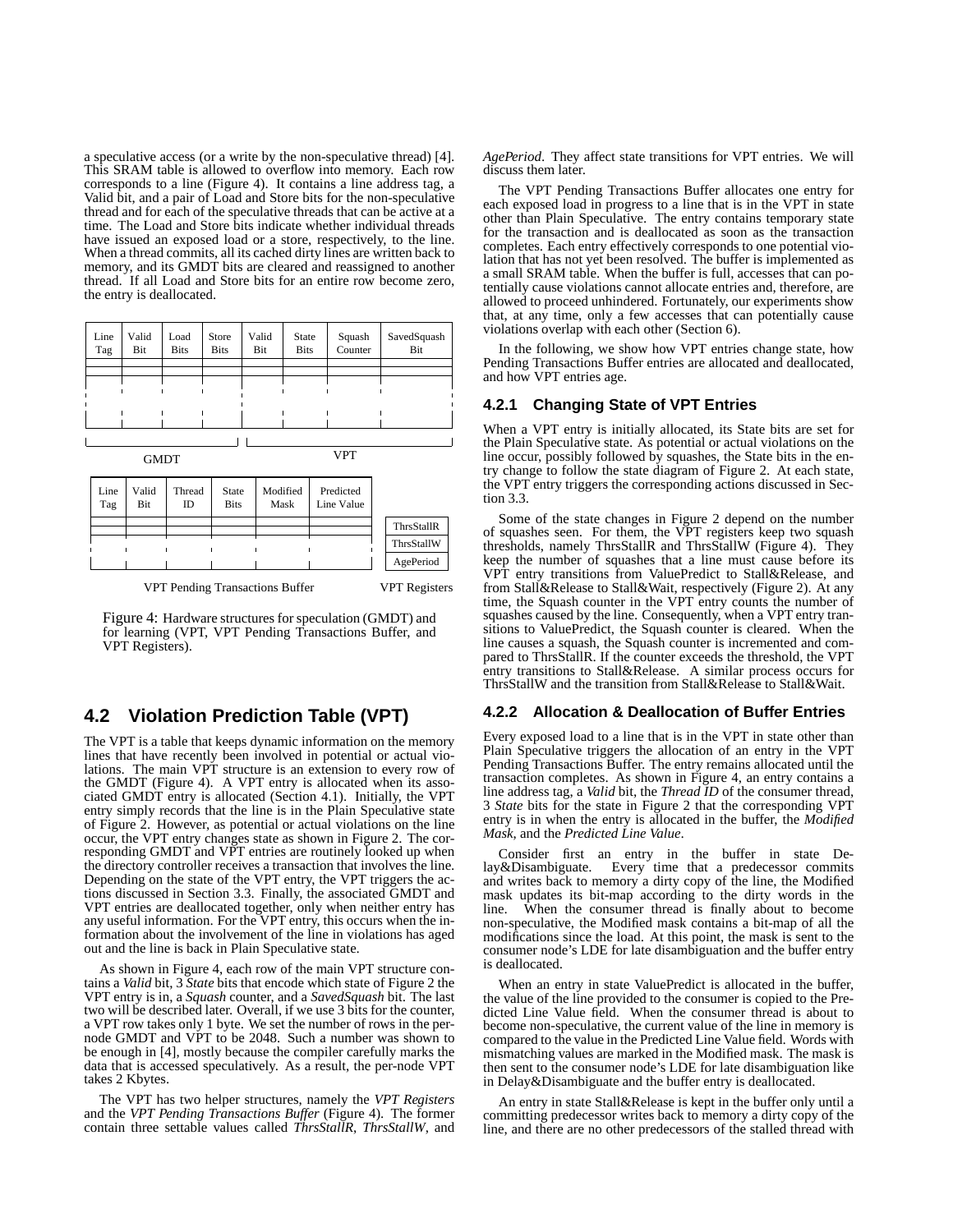dirty versions of the line in their caches. At that point, the entry is deallocated, allowing the original consumer load to proceed with the line read. Finally, an entry in state Stall&Wait is kept until the consumer thread is about to become non-speculative. Only then is the entry deallocated and the original consumer load allowed to proceed.

### **4.2.3 Aging VPT Entries**

Given a VPT entry in state other than Plain Speculative, we want it to age back to Plain Speculative when the corresponding memory line is no longer involved in potential violations. The desired transitions are shown as dashed lines in Figure 2.

To support these transitions, we use the SavedSquash bit of each VPT entry (Figure 4). This bit is set every time that any of the mechanisms in our framework (Section 3.3) saves a violation on the corresponding line and, therefore, a squash. Consequently, at regular intervals, the directory controller scans all the local VPT entries. For a given entry, if the SavedSquash bit is clear, the state is set back to Plain Speculative. Otherwise, it means that at least one squash has been saved. In this case, the state is kept as it is and the SavedSquash bit is cleared. Note that, before doing this scanning pass, the directory controller checks the entries in the VPT Pending Transactions Buffer. Any memory lines that have entries there cannot have their VPT entries aged back to Plain Speculative state. The reason is that these buffer transactions are still pending under one mechanism.

The time interval between these scanning passes on the VPT is given by the value stored in the AgePeriod register. Such a value is given in terms of number of thread commits observed. The size of the interval determines how fast entries age.

We decide whether or not to set the SavedSquash bit every time that we deallocate an entry from the VPT Pending Transactions Buffer. At that point, an exposed load transaction is fully completed, and we can know whether our support indeed eliminated a squash relative to a plain speculative system. To know whether or not it did, we reuse the Modified mask of the buffer entry. Recall that, for entries in Delay&Disambiguate state, the mask records all the words in the line that are being updated by predecessors since the exposed load. To support aging, we simply use the Modified mask in the same way for all buffer entries, irrespective of their state. Then, right before the entry is about to be deallocated, we check the mask. If it is not clear, at least one predecessor wrote the line and, therefore, a squash would have been generated in a plain speculative system. Consequently, we set the SavedSquash bit. Otherwise, the bit is left unmodified. Note that, for entries in the ValuePredict state, after this operation is done, the mask is cleared and we proceed to use the mask as indicated in Section 4.2.2.

# **4.3 Late Disambiguation Engine (LDE)**

The LDE is associated with the cache hierarchy of a node, although it is located outside the processor chip. It performs late disambiguation for exposed loads issued by the local node to lines that are in state Delay&Disambiguate or ValuePredict in their home VPT.

The LDE receives the Modified mask of any line for which it has to perform late disambiguation. The mask indicates what words in the line have potentially changed (in Delay&Disambiguate state) or indeed changed (in ValuePredict state) since the line was originally provided to the consumer thread. The LDE needs to compare the mask against the per-word exposed Load and Store bits that record the accesses of the consumer thread to the line. Such access bits are represented as module 2 in Figure 1 and are kept somewhere in the local cache hierarchy.

The LDE operation has two steps. First, it performs a bit-wise AND between the mask and the Load bits. If the result is not zero, the consumer has consumed incorrect data and has to be squashed. Second, the LDE performs a bit-wise AND between the mask and the negated Store bits. If a resulting bit is set, the corresponding word was changed by predecessors and not overwritten by the consumer. Consequently, the word is stale and the LDE has to invalidate it from the local cache hierarchy.

While the LDE could perform the two AND operations as soon as it receives the mask, we choose a simpler implementation to minimize races with the local processor. Specifically, the LDE waits until the consumer thread finishes execution before performing the operations. After that, the thread can safely commit. Note that, in general, the access bits of a consumer thread need to be available after the thread has finished and until late disambiguation can be performed. In addition, the bits need to be accessible from outside the processor chip. To accomplish this, these bits may be temporarily buffered in the LDE.

### **4.4 Implementation Variations**

The implementation that we have presented for our framework implicitly assumes the speculation protocol proposed in [4]. In this section, we briefly outline some changes necessary to accommodate the framework to other protocols.

Some scalable speculation protocols keep the speculation information only in the cache hierarchy of the processing nodes [23]. A thread communicates a commit or a squash operation only to its immediate successor. There is no speculation module attached to the directory controller such as the GMDT that knows about all such operations.

In such systems, the VPT will be coupled with the speculation engines in the cache hierarchies of the processing nodes. This VPT must be made to work with only the partial information available locally. For example, nodes that are not involved in the squash may not learn that the line is causing violations. Similarly, aging may be based on fairly limited information about the line's behavior. Consequently, our learning heuristics may have to change.

Other scalable protocols do not eagerly merge the state of committing threads with main memory. For example, dirty lines are not written back to main memory as the thread commits [18]. Instead, they are lazily merged with main memory on demand, often on a cache displacement. The implementation that we presented here relied on eager write-backs at commit time to quickly resolve pending exposed loads.

In such lazy systems, the VPT can be extended to proactively request write-backs from committing threads. These write-backs are for lines that have pending transactions in the VPT Pending Transactions Buffer and may be dirty in the cache of the committing thread. In this way, the few lines that are actively experiencing potential violations are written back eagerly at commit time, while all the other lines are written back lazily.

# **5 EVALUATION METHODOLOGY**

### **5.1 Applications**

To evaluate our framework, we choose one Perfect Club application (TRACK), two SPECfp2000 applications (EQUAKE and WUP-WISE), and two HPF-2 applications (EULER and DSMC3D). The input sets used are the standard ones except for EQUAKE and WUPWISE, which use the *train* inputs. All applications spend a large fraction of their time on loops that cannot be fully analyzed by state-of-the-art compilers. The reason for the non-analyzability is that the dependence structure is either too complex or dependent on input data. Specifically, the codes often have array accesses with subscripted subscripts, procedure calls inside the loops, and complex control flow. Consequently, we use speculative parallelization for these loops. We use the Polaris parallelizing compiler [3] to identify and instrument such loops, mark the speculative variables, and privatize variables whenever safe and convenient. All the loops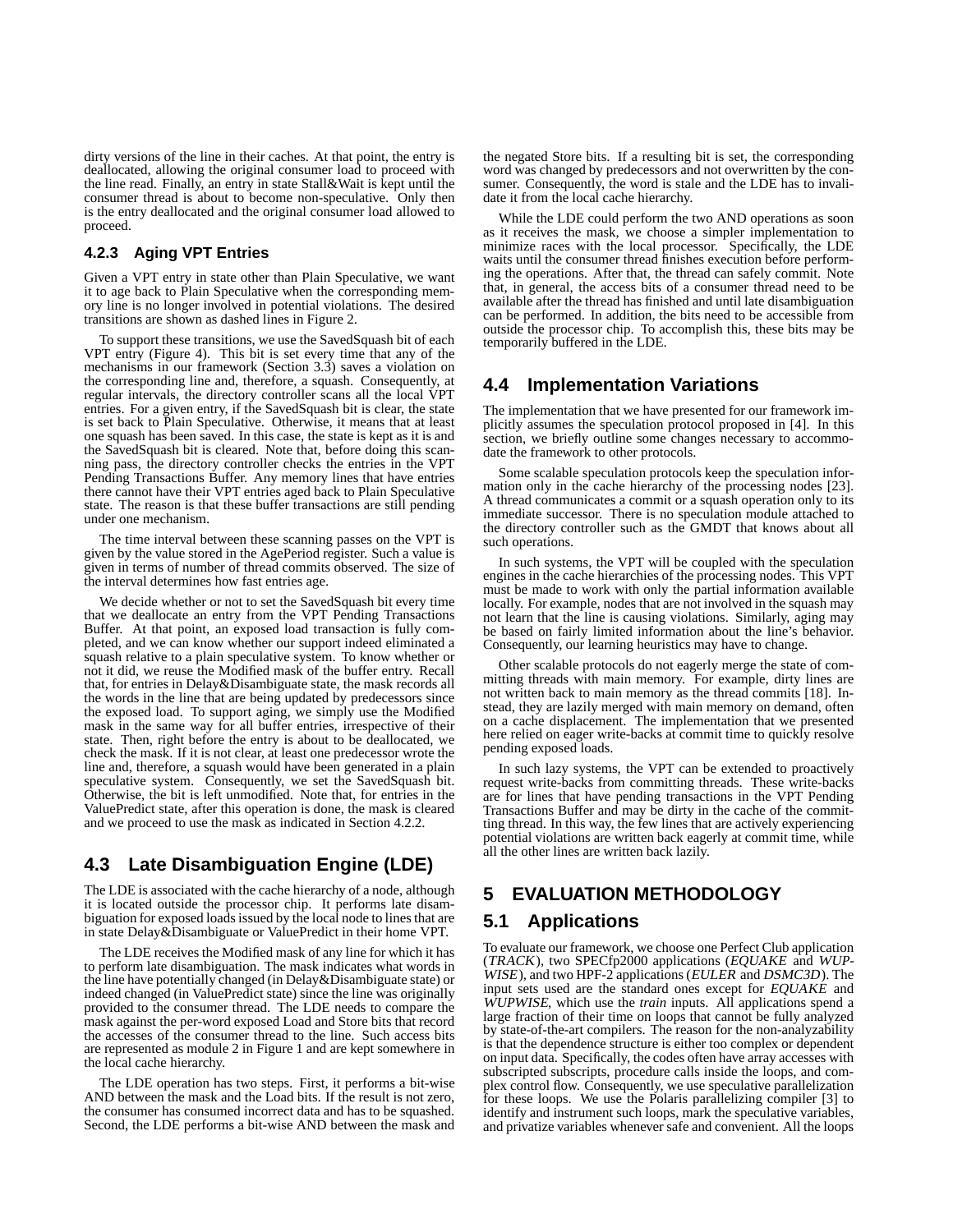| Application    | Loop to<br>Parallelize                                 | % of Seq.<br>Time | Avg. Iterations<br>per Invocation | RAW<br>Dependences     |
|----------------|--------------------------------------------------------|-------------------|-----------------------------------|------------------------|
| <b>TRACK</b>   | nlfilt 300                                             | 58                | 502                               | Same-word<br>and False |
| DSMC3D         | move3 100                                              | 41                | 758972                            | Same-word<br>and False |
| <b>EULER</b>   | dflux [100,200]<br>psmoo 20<br>eflux [100,200,<br>3001 | 90                | 2494                              | False                  |
| <b>EOUAKE</b>  | smvp_1195                                              | 45                | 7294                              | Same-word              |
| <b>WUPWISE</b> | muldeo 200'<br>muldoe 200'                             | 67                | 8000                              | Same-word<br>and False |

Table 1: Characteristics of the applications studied.

considered exhibit cross-iteration dependences, either to the same word or to different words of the same memory line (false dependences).

For each application, Table 1 shows the loops that we attempt to parallelize speculatively, the fraction of the sequential execution time taken by these loops on a Sun server excluding initialization and I/O, the average number of iterations executed per loop invocation, and the type of cross-iteration RAW dependences that exist.

These loops are dynamically scheduled into processors. The loops in TRACK, DSMC3D, EULER, and EQUAKE are unrolled three times to exploit data locality. In the case of WUPWISE, we obtain loops muldeo 200' and muldoe 200' by merging the three outer loops in loop nests muldeo 200 and muldoe 200, respectively. For that, it is necessary to hoist some induction variables and compute the loop indices appropriately, which is within the capabilities of compilers<sup>1</sup>.

In Section 6, we present results and speedups for the loops in Table 1 only. We do not estimate overall application speedups because they are dependent on the efficiency of the parallel execution of the rest of the code.

### **5.2 Architecture Simulated**

The evaluation is based on execution-driven simulations. Our simulation environment uses an extension to MINT [27] that includes a superscalar processor model [9], and supports dynamic spawn, squash, restart, and retire of light-weight threads. The processor model is a 4-issue dynamic superscalar with register renaming, branch prediction, and non-blocking memory operations. Some of its parameters are shown in the left portion of Table 2.

The memory system models the speculative CC-NUMA of Figure 1. However, as in [4], each node is a speculative chip multiprocessor (CMP). Each CMP includes 4 processors with their private L1 caches and an on-chip speculation engine that keeps speculation state at the granularity of words. This on-chip speculation engine only triggers squashes on same-word out-of-order RAW dependences inside the chip [4]. These squashes are beyond the control of the VPT and, therefore, not amenable to the mechanisms of our framework. Nevertheless, they are visible to the VPT and do increment the Squash counter like the squashes due to dependences across chips.

Each node in the machine has a CMP, an L2 cache, a victim cache (VC) for dirty lines evicted from L2, one local GMDT, VPT, and LDE module, a portion of the global memory and directory,

|                      |                | Memory Param.            | Value                        |  |
|----------------------|----------------|--------------------------|------------------------------|--|
|                      |                | L1,L2, VC size           | 32KB, 1MB, 64KB              |  |
|                      |                | L1,L2, VC assoc.         | $2$ -way, $4$ -way, $8$ -way |  |
| Processor Param.     | Value          | L1, L2, VC line size     | 64B.64B.64B                  |  |
| Issue width          | $\overline{4}$ | L1,L2,VC latency         | 1,12,12 cycles               |  |
|                      |                | L1, L2, VC banks         | 2,3,2                        |  |
| Instruction window   | 64             | Local memory latency     | 75 cycles                    |  |
| size                 |                | 2-hop memory latency     | 290 cycles                   |  |
| No. functional       | 3,2,2          | 3-hop memory latency     | 360 cycles                   |  |
| units (Int.FP.Ld/St) |                | <b>GMDT</b> size         | 2K entries                   |  |
| No. renaming         | 32,32          | GMDT assoc.              | $8 -$ way                    |  |
| registers (Int, FP)  |                | <b>GMDT/VPT</b> lookup   | 20 cycles                    |  |
| No. pending          | 8,16           | Pend. Trans. Buffer size | 128 entries                  |  |
| memory ops. (Ld,St)  |                | Pend. Trans. Buffer scan | 3 cycles/entry               |  |

Table 2: Parameters of the 16-processor CC-NUMA architecture modeled.

and a network controller. The local cache hierarchy holds the perword Load and Store access bits. However, it discards the Load access bits immediately when a thread finishes, in order to reallocate these bits to a newly-scheduled thread [4]. Thus, the local LDE is augmented to capture this information when a thread finishes, for possible disambiguation when the thread finally becomes non-speculative. We dynamically assign iterations to CMP nodes in chunks of four consecutive iterations [4]. In this way, the chunk appears to the GMDT and VPT as a single bigger thread, no different than if a single processor per node was used and assigned a block of unrolled iterations. The machine is equipped with a DASH-like directory-based cache coherence protocol and the GMDT-based speculation protocol outlined in Section 4.1 and discussed in [4]. For simplicity, when a thread is squashed, all its successors are also squashed.

The right part of Table 2 lists the main parameters used. L1, L2, VC, and memory latencies are round-trip times from the processor, without contention. Contention is modeled everywhere except in the interconnect, where a fixed time is assumed for each hop. We model all protocol transactions and messages in detail, as well as all GMDT, VPT, and LDE overheads. The GMDT and VPT Pending Transactions Buffer parameters in the table correspond to a single node. In all experiments, we use the same static round-robin page allocation policy across the nodes. Our *Baseline* system corresponds to a CC-NUMA with *per-line* speculation state in the GMDT. The machine has 4 CMPs, for a total of 16 processors. Unless otherwise indicated, we set ThrsStallR, ThrsStallW, and AgePeriod to 1, 4, and 4, respectively. Note that an AgePeriod of one corresponds to one commit seen by the VPT, which in our case is the commit of a chunk of 4 iterations.

### **6 EVALUATION**

To evaluate the framework, we first examine the squash behavior of the applications. Then, we examine the mechanisms in the framework individually and in combination.

### **6.1 Squash Behavior**

To assess the potential of the mechanisms in the framework, we characterize the squash behavior of the applications on the *Baseline* architecture. For each application, we count the number of squashes induced by each memory line. Squashes are classified based on their source: false dependences, same-word dependences where the store generates a new value (non-silent), and same-word dependences due to a silent store.

Figure 5 shows the squash counts. For each application, the figure groups the memory lines into those that generate 1, 2-10,

<sup>&</sup>lt;sup>1</sup>Recently, as part of the SPEC OMP parallelization effort [2], loops similar to muldeo 200 and muldoe 200 have been parallelized with help from hand analysis. Such analysis is still beyond the capabilities of automatic parallelization alone.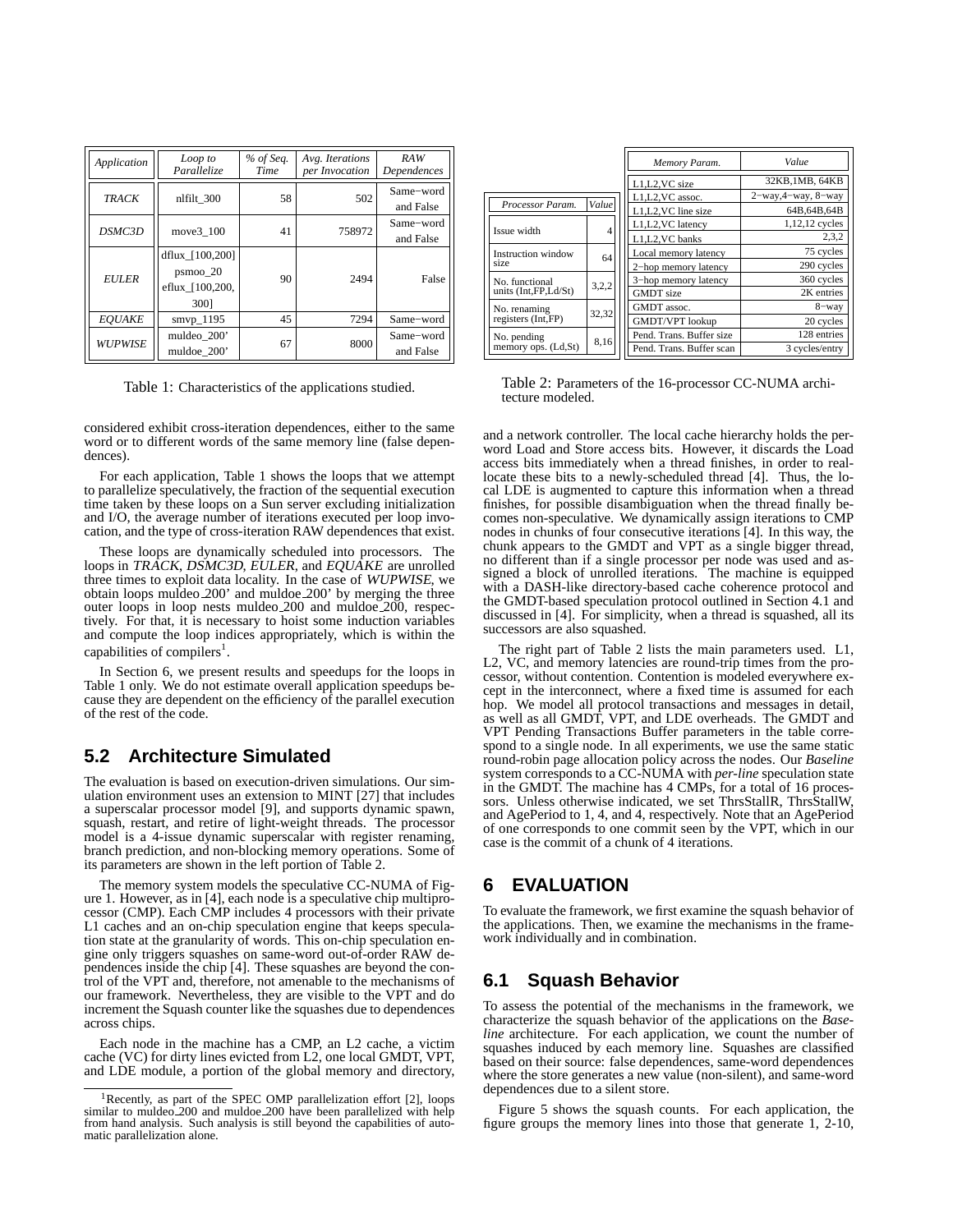

Figure 5: Distribution of the number of times that the same memory line causes a squash in *Baseline*. The numbers on top of the bars are the number of different lines in each bin.

11-100, and more than 100 squashes during the execution of the application. The actual number of lines in each bin is shown on top of each bar. The height of each bar is the fraction of total squashes in the application that fall in that bin. For example, in TRACK, 91 memory lines cause more than 100 squashes each, and their combined effect accounts for nearly 100% of the total squashes in the application.

The figure shows that, except in EQUAKE, the large majority of squashes are due to false dependences. Consequently, the Delay&Disambiguate mechanism has the potential to save many squashes. We also see that, of the squashes due to same-word dependences in EQUAKE, about one quarter are caused by silent stores. Consequently, the ValuePredict mechanism with the simple last-value prediction scheme that we use also has the potential to be beneficial. The figure also shows that, in general, individual memory lines cause many squashes. The best examples are WUPWISE and TRACK. Consequently, learning what lines cause squashes and then applying our mechanisms looks generally promising, the startup cost of learning is likely to be amortized. Finally while it looks like the squashes are caused by a large number of lines, our experiments show that the squashes caused by a line are often clustered in time. Therefore, at any time, many fewer lines are actively involved in squashes. As a result, we may not need large VPT Pending Transactions Buffers.

### **6.2 Plain Speculation**

We first compare a system with per-line speculation state in the GMDT and none of our mechanisms, to a system with full per-word speculation state in the GMDT. We call these systems *Baseline* and *Word*, respectively. Per-line schemes can suffer from false sharing. The latter can create false dependences and, therefore, squashes. However, per-word schemes tend to induce more traffic. Indeed, an invalidation or a dependence-checking message for one word does not usually eliminate the need for a similar message for another word in the same line.

The first two bars for each application in Figure 6 compare the execution time of the applications on these systems. For each application, the bars are normalized to *Baseline* and broken down into the following categories: execution of instructions and stall due to memory accesses (*Busy+Mem*); overhead associated with squash operations, including draining pending transactions and waiting for synchronization messages (*Squash*); other speculative execution overheads [4] plus conventional pipeline hazards (*Ovhd+Other*); and stall on exposed loads forced by our Stall&Release and Stall&Wait mechanisms (*Stall*). Note that the total cost of squashes shows up as *Squash* time and as additional *Busy+Mem* and *Ovhd+Other* time due to the reexecution of

 $\mathbf{t}_{10}$  the sequential execution. threads. The numbers on top of the bars show the speedups over

 $\mathbb{R}$  some extent, has a much lower impact. **traffic of** *Word*, while probably slowing down the applications to **EXECUTE:** sequently, they appear in *Baseline* but not in *Word*. The higher  $\parallel \qquad$  these four applications come mostly from false dependences. Con-**EXECUTE:** caused by false sharing. As shown in Figure 5, the squashes in  $\parallel$  EULER, and WUPWISE are mostly due to the additional squashes **EXECUTE:** Word. The large slowdowns of *Baseline* in TRACK, DSMC3D, **EXECUTE:** The figure shows that *Baseline* is usually much slower than

 $\frac{3}{2}$  or  $\frac{1}{2}$  number of squashes in *Baseline* and *Word* is about the same. These  $\mathbb{E}$  EQUAKE has only same-word violations and, therefore, the squashes are very frequent and determine the execution time. Both *Baseline* and *Word* take the same time to execute, showing slowdowns with respect to sequential execution.

### **6.3 Individual Mechanisms**

#### **6.3.1 Delayed Disambiguation Only**

We now augment *Baseline* with support for our Delay&Disambiguate mechanism only. The resulting system is called *Delay*. Such a system only implements states *A* and *B* in Figure 2. Specifically, once a VPT entry gets to Delay&Disambiguate state, it remains there unless it ages back to Plain Speculative state. For comparison, we also implement an ideal system called *Oracle Delay*. Such a system is like *Delay* except that a VPT entry in Delay&Disambiguate state will not perform the actions for delayed disambiguation (Section 3.3.1) if the end result is that the thread will later get squashed anyway. Instead, it will trigger the squash immediately, as soon as the second access in the RAW dependence is received.

Figure 6 shows the performance of *Delay* and *Oracle Delay*. We focus first on the applications with mostly false dependences (TRACK, DSMC3D, EULER, and WUPWISE). These applications are sped-up by *Delay* significantly. The reason is that the Delay&Disambiguate support eliminates practically all squashes. This can be seen from the negligible *Squash* time in *Delay*. As a result, *Delay* is much faster than *Baseline* and, typically, even faster than *Word*. It outperforms *Word* because it suffers no more squashes than *Word* and creates less traffic than it.

For these same applications, *Oracle Delay* is no better than *Delay*. The reason is that most squashes come from false dependences and, therefore, *Oracle Delay* will typically work as *Delay*.

For EQUAKE, *Delay* outperforms both *Baseline* and *Word*. This is unintuitive since all squashes in EQUAKE come from sameword dependences. We would expect *Delay* to be slower than *Baseline* because it delays the resolution of transactions that will cause squashes anyway.

In fact, in our architecture, delaying transaction resolution can help in applications with many dependences across threads. To see why, recall that our architecture uses CMP nodes and that dependences between threads running on different processors of the same CMP are not subject to our squash-removing mechanisms. Consequently, consider a thread with two dependences, one with a far-away thread in another CMP and one with a close-by thread in the same CMP. In *Baseline* and *Word*, as soon as the inter-chip dependence is detected, the thread is eagerly squashed. Then, the thread is re-started, only to be later squashed again by the intra-chip violation. In *Delay*, the resolution of the inter-chip dependence is delayed. Eventually, the intra-chip violation will trigger a squash, therefore avoiding the need for the first squash. The result is fewer squashes and less overhead. This is why *Delay* outperforms both *Baseline* and *Word*. Note that *Delay* still has significant *Squash* time.

*Oracle Delay* performs no different than *Delay* in EQUAKE. The reason is that inter-chip dependences do not end up causing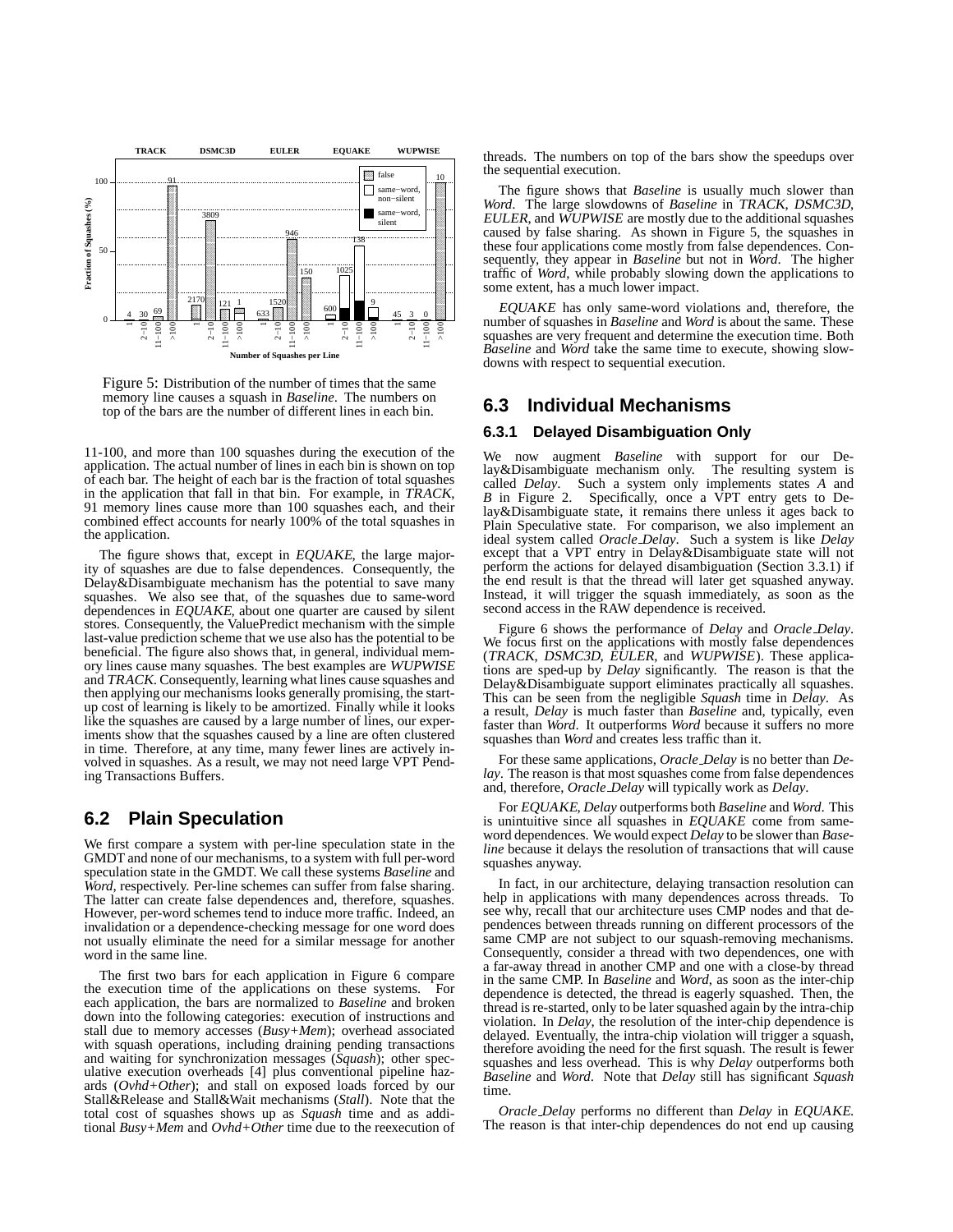

Figure 6: Execution time of the applications on different systems. The numbers on top of the bars are the speedups of the applications over the sequential execution.

| Application    | Delay&Disambiguate |                                      | $Stall&Release (ThrsStallR=1)$ |                    |                                      |
|----------------|--------------------|--------------------------------------|--------------------------------|--------------------|--------------------------------------|
|                | Selectivity<br>(%) | <b>Buffer entries</b><br>Avg. / Max. | Coverage<br>(%)                | Selectivity<br>(%) | <b>Buffer</b> entries<br>Avg. / Max. |
| <b>TRACK</b>   | 100.0              | 0.6 / 9                              | 85.9                           | 100.0              | 1.5/12                               |
| DSMC3D         | 99.8               | 0.9/14                               | 89.3                           | 97.1               | 1.8/12                               |
| <b>EULER</b>   | 100.0              | 4.1/77                               | 74.2                           | 100.0              | 0.7/12                               |
| <b>EOUAKE</b>  | 99.8               | 0.2 / 15                             | 76.7                           | 100.0              | 2.1/12                               |
| <b>WUPWISE</b> | 99.1               | 0.2/3                                | 97.8                           | 100.0              | 3.3 / 15                             |
| Average        | 99.7               | 1.2/23.6                             | 84.8                           | 99.4               | 1.9/12.6                             |

Table 3: Performance and usage statistics for different systems. The numbers for the VPT Pending Transactions Buffer are *per node*.

squashes and, as a result, *Oracle Delay* follows *Delay*. Moreover, intra-chip squashes are outside the control of *Oracle Delay*.

Finally, Table 3 shows some statistics that give insight into the behavior of *Delay*. The second column shows the selectivity of its Delay&Disambiguate mechanism. The selectivity is always close to 100%, which means that there are very few late squashes. This is consistent with the fact that *Delay* and *Oracle Delay* have practically the same performance.

The third column in the table shows that the Delay&Disambiguate mechanism keeps very few entries in the VPT Pending Transactions Buffer at a time. On average, the buffer in a node keeps only 1.2 entries. This means that, at any given time, there are only very few concurrent transactions to lines being monitored for squashes.

### **6.3.2 Value Prediction Only**

We augment *Baseline* with support for the ValuePredict mechanism only. Such a system only has states *A* and *C* in Figure 2. For a VPT entry to transition to the ValuePredict state, the VPT must first observe a squash to the line. As usual, the VPT entry remains in this state until it ages back to Plain Speculative. The resulting system is called *VPredict*.

Note that the simple value predictor that we use would not strictly need to squash to transition to ValuePredict: the value predicted is simply the current version of the line in memory and we can save it in the VPT Pending Transactions Buffer at the time that the potential violation is detected. However, we choose to need one squash to assess the impact of the start-up cost of a more realistic value predictor. Such a predictor would need to see more than one value before predicting.

Figure 6 shows the performance of *VPredict*. In all the applications, *VPredict* performs better than *Baseline*. The reason is that it intrinsically supports delayed disambiguation of false dependences. However, it does not compare favorably to *Word* or *Delay*. The reason is that, in *VPredict*, each VPT entry needs one squash to transition out of the Plain Speculative state. These additional squashes make *VPredict* much slower than *Word* and *Delay* in TRACK, DSMC3D, EULER, and WUPWISE.

For the application with only true dependences and some silent stores (EQUAKE), *VPredict* performs much better than *Word*, but no faster than *Delay*. *VPredict* would be able to eliminate some squashes due to inter-chip dependences. However, it has little opportunity to succeed because threads are often squashed before the late disambiguation takes place. Its major effect, like *Delay*, comes from simply deferring the squashes due to inter-chip dependences until another squash occurs. Overall, therefore, we do not see any advantages of *VPredict* over *Delay* for our combination of applications and architecture.

### **6.3.3 Stall Only**

We augment *Baseline* with support for the Stall&Release mechanism only, and with support for both the Stall&Release and Stall&Wait mechanisms. We call the former *S&Release* and the latter *S&Wait*. In these schemes, a VPT entry transitions from Plain Speculative to Stall&Release when the line has caused ThrsStallR squashes. In *S&Wait*, the entry further transitions to Stall&Wait when ThrsStallW additional squashes occur. For *S&Release*, we use a ThrsStallR of 1 and 4 (*S&Release t1* and *S&Release t4*). For *S&Wait*, we use a ThrsStallR of 1 and a ThrsStallW of 1 and 4 (*S&Wait t1* and *S&Wait t4*).

Figure 7 shows the execution times of the applications on these systems normalized to *Baseline*. We see that these systems eliminate most of the *Squash* time in *Baseline*. However, they trade it for the *Stall* category. This is because threads eliminate squashes by waiting. In general, these systems are faster than *Baseline* because many of the squashes have disappeared. However, in some cases such as WUPWISE, the performance is much worse. In WUP-WISE, threads are very long, and the relative position of the conflicting loads and stores is such that trading off squashes for stall time hurts performance. Depending on the parameters used, stallonly mechanisms can backfire and lead to slowdowns compared to *Baseline*.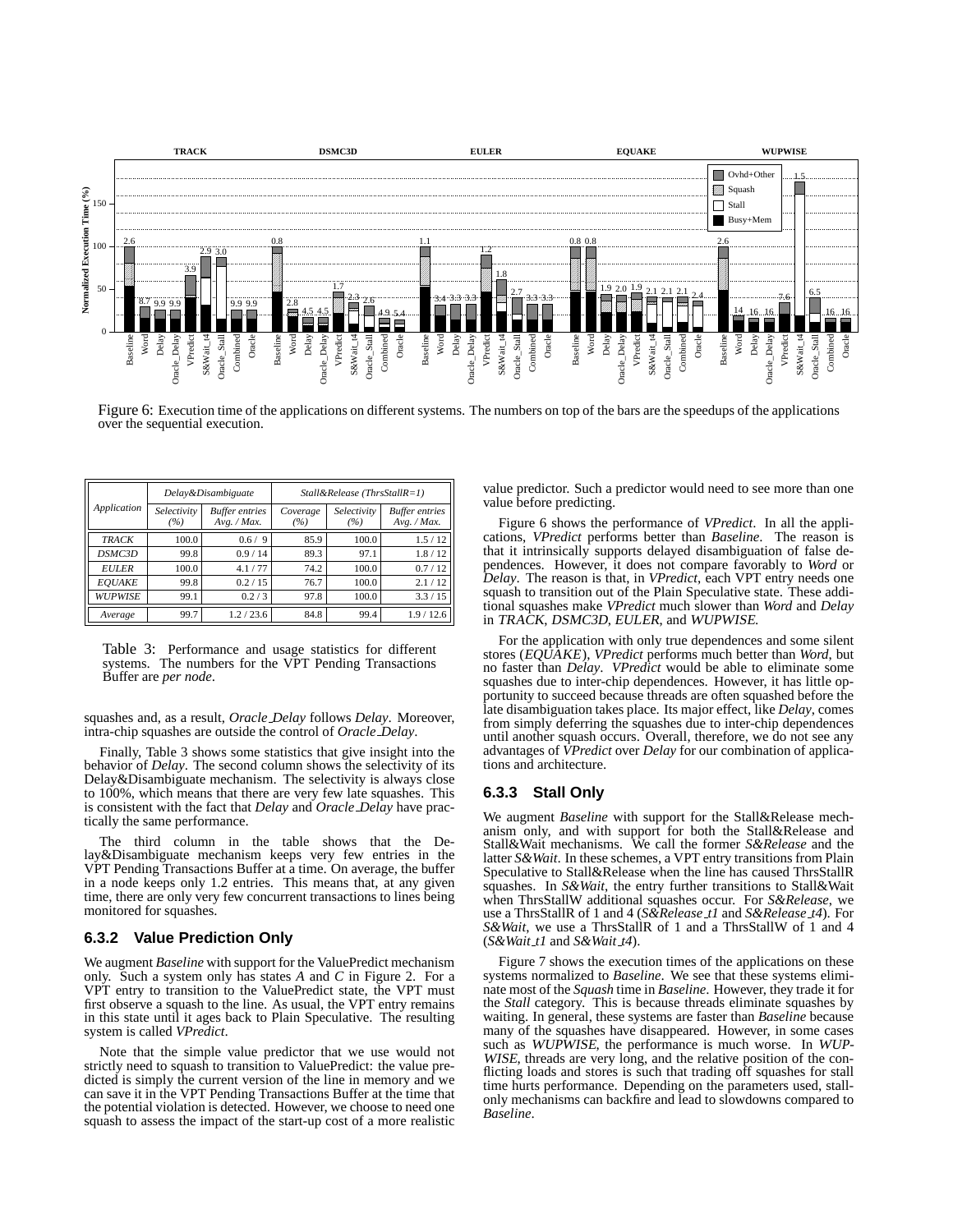

Figure 7: Performance of the Stall&Release and Stall&Wait mechanisms alone. The numbers on top of the bars are the speedups over sequential execution.

In general, these schemes tend to have good coverage and selectivity, and use the VPT Pending Transactions Buffer little. This is confirmed for *S&Release t1* in the last three columns of Table 3.

Comparing the different schemes for the applications that improve, we see that they tend to have similar performance. However, *S&Wait* schemes tend to be faster than *S&Release*. Among the *S&Release* schemes, a low ThrsStallR (*S&Release t1*) seems to be better. This suggests reacting fast to squashes as they initially occur. Among the *S&Wait* schemes, a high ThrsStallW (*S&Wait t4*) seems to be better. This suggests aggressively releasing threads despite occasional squashes. Overall, therefore, *S&Wait t4* seems to be best.

Finally, we place *S&Wait t4* as the sixth bar in Figure 6. We can see that, in most applications, this system is not competitive with *Word* or *Delay*. Relative to these systems, *S&Wait*  $t$ 4 suffers from much *Stall* time. The exception is EQUAKE, where *S&Wait t4* is slightly faster than the other schemes. In applications with squashes due to same-word dependences, *S&Wait t4* may have an edge over all the other schemes.

For comparison purposes, Figure 6 also includes an ideal stallonly system called *Oracle Stall*. This is an oracle system that only stalls a thread when the exposed load would cause a squash (due to a false or a same-word dependence) and releases the thread as soon as the correct version is produced. Except in two applications, the performance of *S&Wait t4* is close to this ideal system.

### **6.4 Combining all Mechanisms**

Finally, we augment *Baseline* with support for our complete framework as shown in Figure 2. The resulting system is called *Combined*. For each application, it is shown as the last but one bar in Figure 6.

The figure shows that *Combined* is always as fast, or faster than, each of the systems with only a single mechanism. Furthermore, it successfully adapts to the behavior of the application. Indeed, consider first the applications with no or very few same-word dependences, namely TRACK, EULER, and WUPWISE. For these cases, VPT entries rarely transition to the ValuePredict and Stall states. The figure shows *Combined* to perform as well as *Delay*.

For applications with only same-word dependences where value prediction often fails, such as EQUAKE, VPT entries under *Combined* transition to the Stall&Wait state. As a result, Figure 6 shows that *Combined* performs as well as *S&Wait t4*. More interestingly, consider applications with a mix of same-word and false dependences such as DSMC3D. In this case, VPT entries adapt to the dependence patterns, and *Combined* is shown to outperform both

#### *Delay* and *S&Wait t4*.

 $\Box$   $\Box$   $\Box$  same-word dependences where value prediction often fails the sys- $\Box$ |  $\Box$ | tem will run as well as with only Stall & Wait support. Finally, for HH— adding our complete framework to *Baseline*. For applications with Overall, to speed up a wide range of applications we recommend mostly false dependences, the system will run as well as a system with only Delay&Disambiguate support. For applications with applications that have mixed dependence patterns, the framework will adapt and perform better than all the other systems. On average, *Combined* runs the applications 4.3 times as fast as *Baseline*. Moreover, the average execution time of the applications is 23% lower than under *Word*.

> Finally, the last bar of each application in Figure 6 (*Oracle*) corresponds to an ideal environment. This system is like *Combined* with full knowledge of all dependences. Therefore, *Oracle* can appropriately decide when to use delayed disambiguation, predict a silent store, stall a thread, and release a stalled thread. From the figure, we see that *Combined* always gets very close to *Oracle*. Consequently, we conclude that the performance of *Combined* is very close to its upper bound.

# **7 RELATED WORK**

There are many proposals for architectures that support speculative thread-level parallelization [1, 4, 6, 8, 10, 12, 18, 22, 23, 25, 26, 32]. We focus on directory-based systems [4, 18, 23, 32].

While we use a framework of mechanisms to eliminate squashes under a per-line protocol, the other directory-based systems have tried other approaches to limit the impact of data dependence violations. Specifically, some systems provide per-word protocol support [4, 32], while another employs compiler-generated synchronization instructions plus some local per-word access information [23].

The system in [18] uses support for *high-level access patterns*. This support performs speculation at the per-line granularity when applications have no dependences. Consequently, under these conditions, it works like our system. However, when applications exhibit false dependences, the support in [18] simply reverts to a perword protocol for lines exhibiting such dependences. Our system, instead, thanks to the Delay&Disambiguate mechanism, continues to operate with a per-line protocol even for these lines. While we save traffic over [18] for these lines, we do not expect our system to have a noticeable performance advantage unless many lines exhibit false dependences at the same time. However, our main advantage is that we only need to support a per-line protocol.

Dynamic prediction and synchronization of load-store pairs in a uniprocessor has been widely investigated in the past (e.g., [5, 21, 31]). Dynamic prediction and synchronization of cross-thread dependences has been investigated in the context of a tightly-coupled multiscalar processor in [14] and, concurrently with our work, in the context of a chip multiprocessor in [24]. Our solution and those of these two works are different. Indeed, we focus on a distributed directory-based multiprocessor. Moreover, while [14] uses learning mechanisms based on program counter values, we use mechanisms based on memory line addresses.

Value prediction within a single thread of control has been investigated in the past (e.g., [11, 29]). Value prediction in the context of multiple concurrent threads has been investigated in [1, 13, 24, 30]. These works have concentrated on integer applications and, except for [24], rely on little compiler support to eliminate largely statically-predictable values. We investigate value prediction for floating-point applications and use the compiler to eliminate easilypredictable values and to limit prediction to memory locations. We are then left with hard-to-predict floating-point values and our mechanism does not achieve the same level of gains as these other works.